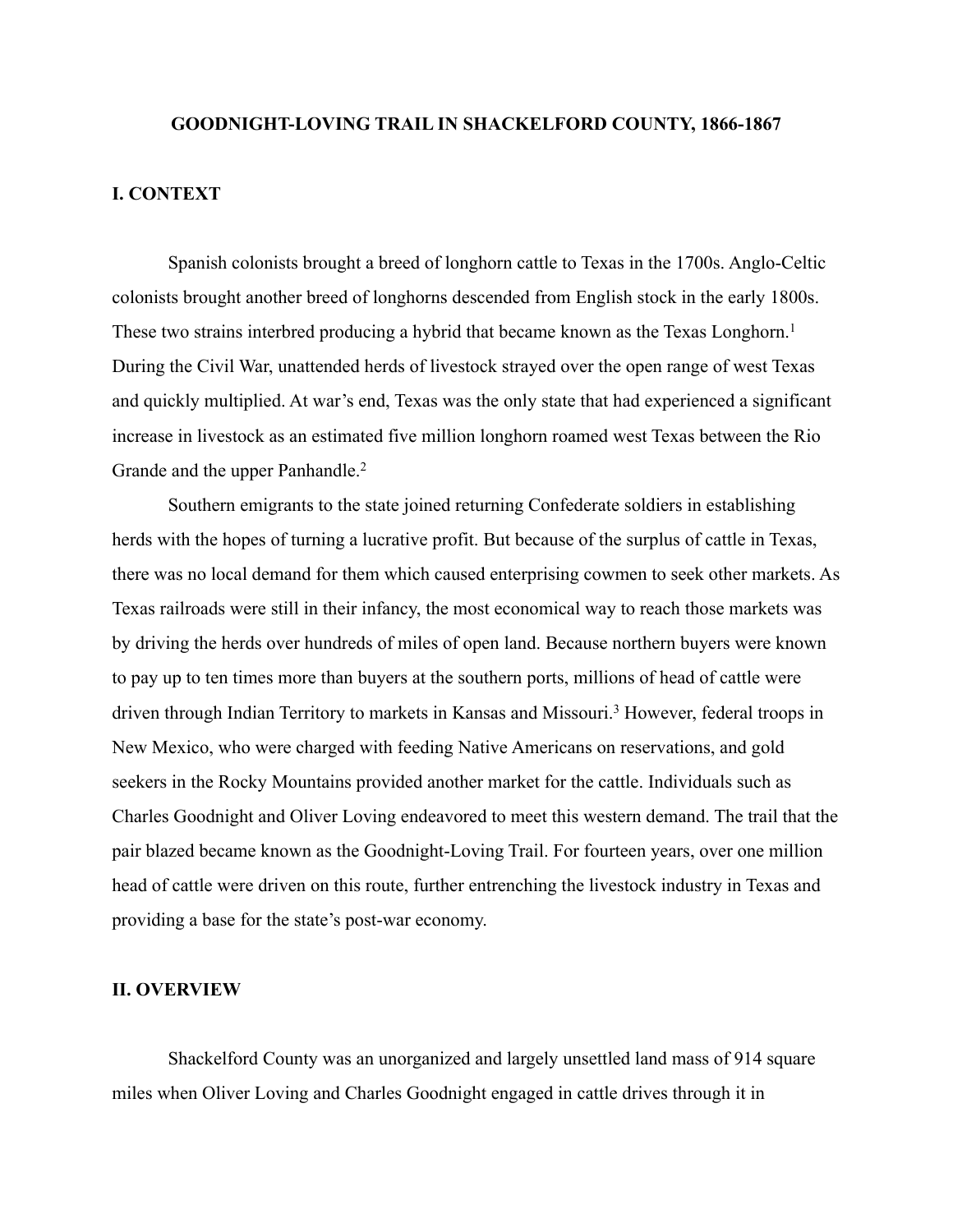1866-1867 along what would become their namesake trail. The county was carved out of Bosque County in 1858 and was named for Dr. John Shackelford, a hero of the Battle of Goliad during the Texas Revolution. Shackelford County was officially organized in 1874 with Fort Griffin designated as the county seat. This was seven years after Goodnight and Loving's last joint drive through the county. In 1875, the county seat was moved closer to the center of the county to the settlement of Albany.4

 Portions of what would become known as the Goodnight-Loving Trail were originally blazed by others. The segment that traversed through Shackelford County followed the trace of the Butterfield Overland Mail, also known as the Southern Overland Mail, which operated between 1858-1861. This route crossed from the northeast corner of the county diagonally toward the southwest, nearly dividing it into two equal parts.<sup>5</sup> Portions of the Butterfield route had been explored by the U. S. Army in the late 1840s and early 1850s as its troops followed the advancing frontier.6

 Between the Clear Fork of the Brazos, which slices through the northeast corner of Shackelford County, and Fort Chadbourne (in present-day Coke County), the Butterfield Overland Mail included four stations. One of these was Smith's Station, located on Chimney Creek west of present day Albany, the only stop in Shackelford County. By this point, the timbered landscape was beginning to give way to the arid environment of the southern Great Plains. Fortunately, the vicinity of Smith's Station provided a dependable water supply. The next stop was twelve miles to the southwest at Fort Phantom Hill in present-day Jones County. Before reaching that stop, the route crossed Deadman Creek near the Shackelford-Jones County line before crossing Elm Creek.<sup>7</sup> Cattlemen such as Oliver Loving and Charles Goodnight found that the Butterfield Overland Mail's former stations provided landmarks for navigation and the route between them offered a proven transportation corridor that lessened the likelihood of encountering inhospitable environments, both human and natural.<sup>8</sup>

 Oliver Loving was born in Kentucky in 1812. At the age of eighteen, he married Susan Doggett Morgan and engaged in farming for ten years. The couple had nine children, four of whom were born in Texas. In 1843, Loving and members of his extended family moved to Texas where he received 639.3 acres in three patents located in Collin, Dallas, and Parker counties. By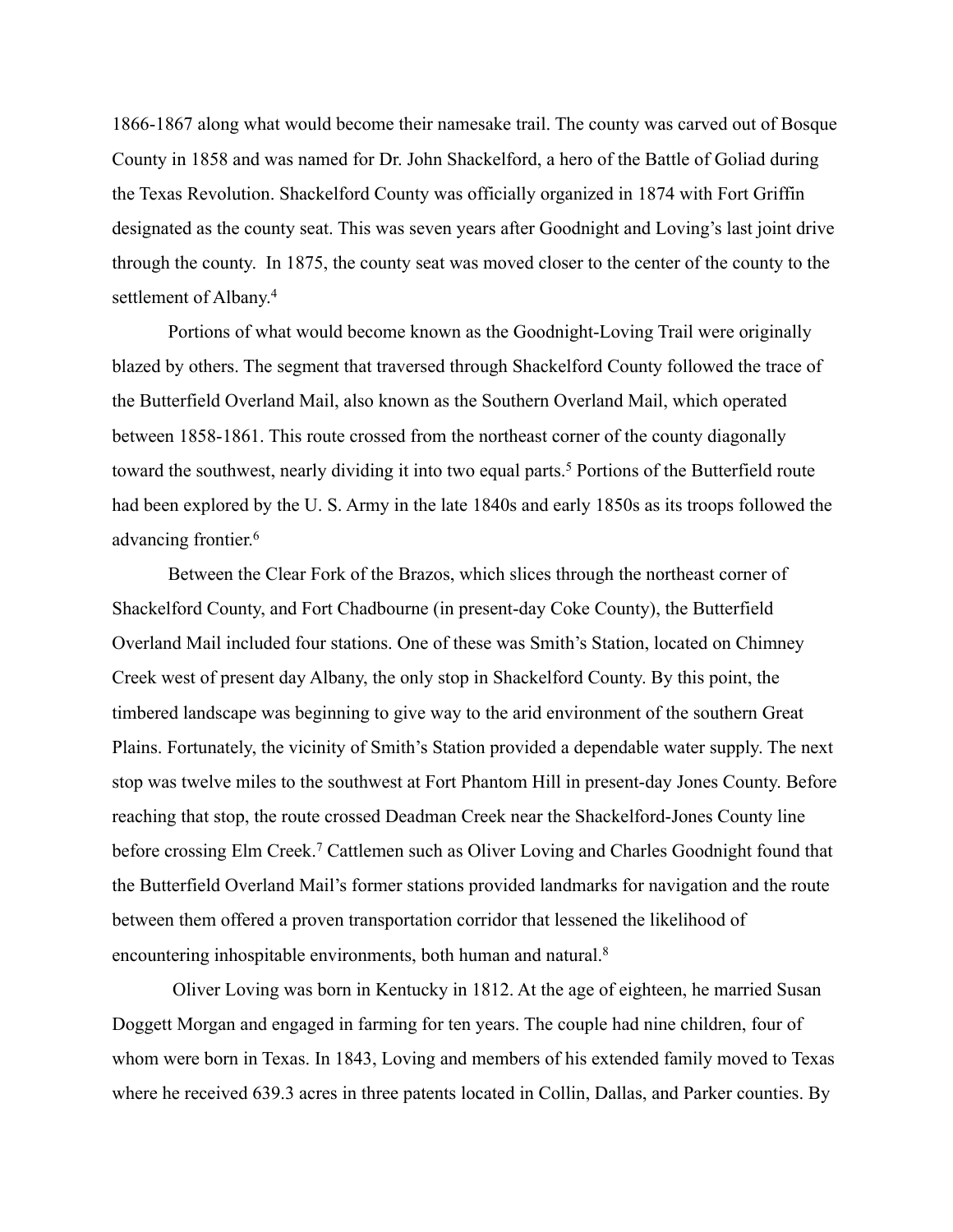1855, his family had moved to what would soon be Palo Pinto County where he accumulated 1,000 acres. There they operated a country store near Keechi Creek and engaged in ranching. In 1857 his nineteen-year-old son drove a herd of cattle up the Shawnee Trail in east Texas to Illinois, profiting thirty-six dollars a head. The success of this drive encouraged the elder Loving to undertake a similar drive the following year.<sup>9</sup> In 1860, Loving went in a different direction, crossing the Red River and heading northwest to the Arkansas River and then on to Pueblo, Colorado where he wintered and sold the herd for gold in the spring. The outbreak of the Civil War in 1861 delayed his return to Texas.<sup>10</sup> During the war, Loving drove cattle to Confederate forces along the Mississippi River. At the end of the war, it was reported that the Confederacy owed him between \$100,000 and \$250,000 with no means to pay, leaving him nearly bankrupt. Fortunately, with the abundant supply of cattle in Texas, he was able to assemble another herd.<sup>11</sup>

 Charles Goodnight was born in Illinois in 1836. His family moved to Milam County, Texas when he was eleven. He later managed the family's plantation and became a skilled rider and marksman. In the 1850s, he and a step-brother began their own ranch along the Brazos River, later moving to the Keechi Valley in Palo Pinto County. Goodnight supplemented his ranching income by hauling freight to Houston. Prior to the outbreak of the Civil War, he also served as a scout for local rangers and was instrumental in tracking down Comanche Chief Peta Nocona's camp which led to the recapture of Cynthia Ann Parker. During the Civil War, he served as a ranger in the Frontier Regiment, defending the Texas frontier against Indian attacks. In 1864, he returned to Palo Pinto County to rebuild his cattle business. After the end of the war, he assembled a herd in Throckmorton County but in September 1865, Comanches drove off nearly two thousand head of his cattle. Following this loss, he, like Oliver Loving, looked for a way to profitably rebuild his cattle business. Heading to western markets was the answer.<sup>12</sup>

 Goodnight's experience as a ranger informed him that the terrain was suitable for blazing a trail in a northwest direction toward Colorado. But experience had also taught him that the territory was still held by the Kiowas and Comanches who could quite easily take his herd. Instead, Goodnight chose to take a southwesterly route along the Butterfield Overland Mail to Horsehead Crossing on the Pecos River. At that point he would leave the old mail route and follow the river in a northwest direction toward Fort Sumner, New Mexico and the Rockies, and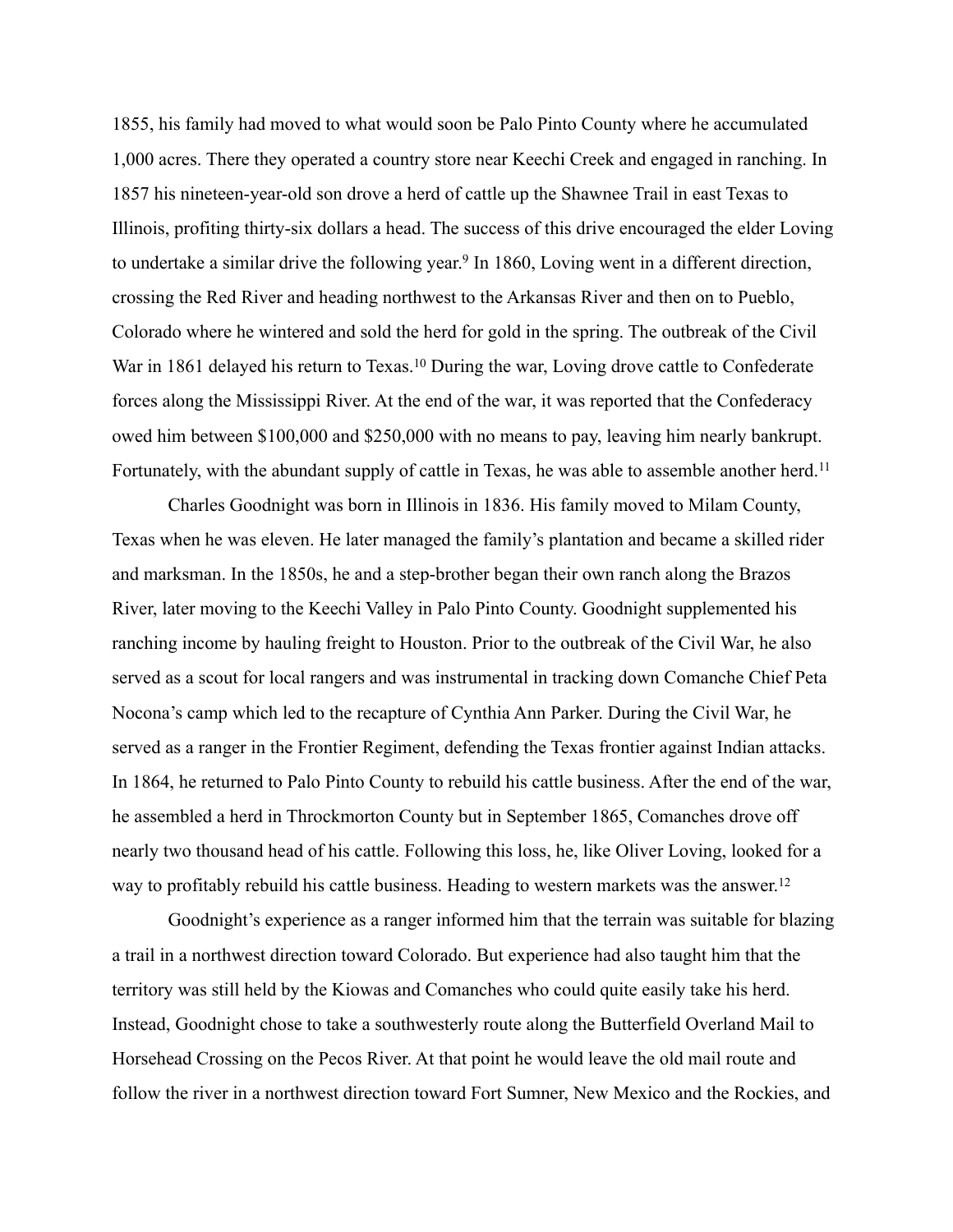then follow the range to Colorado. This route, which cattleman George Reynolds had used in  $1865$ ,  $13$  would be twice as long as the more direct northwest route but considerably safer. However, its stretches of arid terrain and alkaline water between the Middle Concho and Pecos rivers would force herds to travel eighty to one hundred miles without ready access to potable water.<sup>14</sup>

 As Goodnight prepared for the arduous journey, Oliver Loving asked to join him on his drive to Fort Sumner. Goodnight readily accepted, relieved to have the help and guidance that the elder man's experience would offer.<sup>15</sup> On June 6, 1866, Loving and Goodnight, along with eighteen well-armed men, set out for New Mexico with their combined herd of two thousand longhorns and stocker cattle. Their six hundred-mile journey started in Young County, twentyfive miles southwest of Fort Belknap.16

 At Goodnight's insistence, the 54-year old Loving took charge of the drive. Goodnight scouted twelve to fifteen miles ahead, looking for water, rangeland for grazing, and suitable places to stop for the night, then doubling back to signal to the pointers which way the herd should travel.<sup>17</sup> Hazards along the way resulted in the loss of hundreds of cattle. When the trail team reached Fort Sumner, New Mexico two months after their journey began, they sold the surviving longhorns to the army for  $$12,000$  in gold.<sup>18</sup> Loving continued on to Denver with the stock cattle and Goodnight returned to Weatherford to assemble another herd for a second drive later that fall. Goodnight and Loving's success achieved legendary status and forever linked their names with a trail that became one of the most heavily used on the frontier.<sup>19</sup>

 As the federal demand for beef increased, Loving and Goodnight started a third drive in the spring of 1867. Days into the journey, it was decided that Loving should travel on ahead to New Mexico and Colorado so that he could bid on contracts for the herd they were driving. Fearing reprisals from Indians, Goodnight advised Loving and his escort, "One Armed" Bill Wilson, to travel only at night. This they did for two nights until Loving became impatient and the pair continued their journey during daylight. Later that first day, they came under attack by Comanches and the pair took refuge along the banks of the Pecos River. Loving sustained a broken arm and severe gunshot wound in his side. Fearing that he would die, Loving sent Wilson back to the herd to inform the others of his fate.<sup>20</sup> Wilson reached Goodnight after three torturous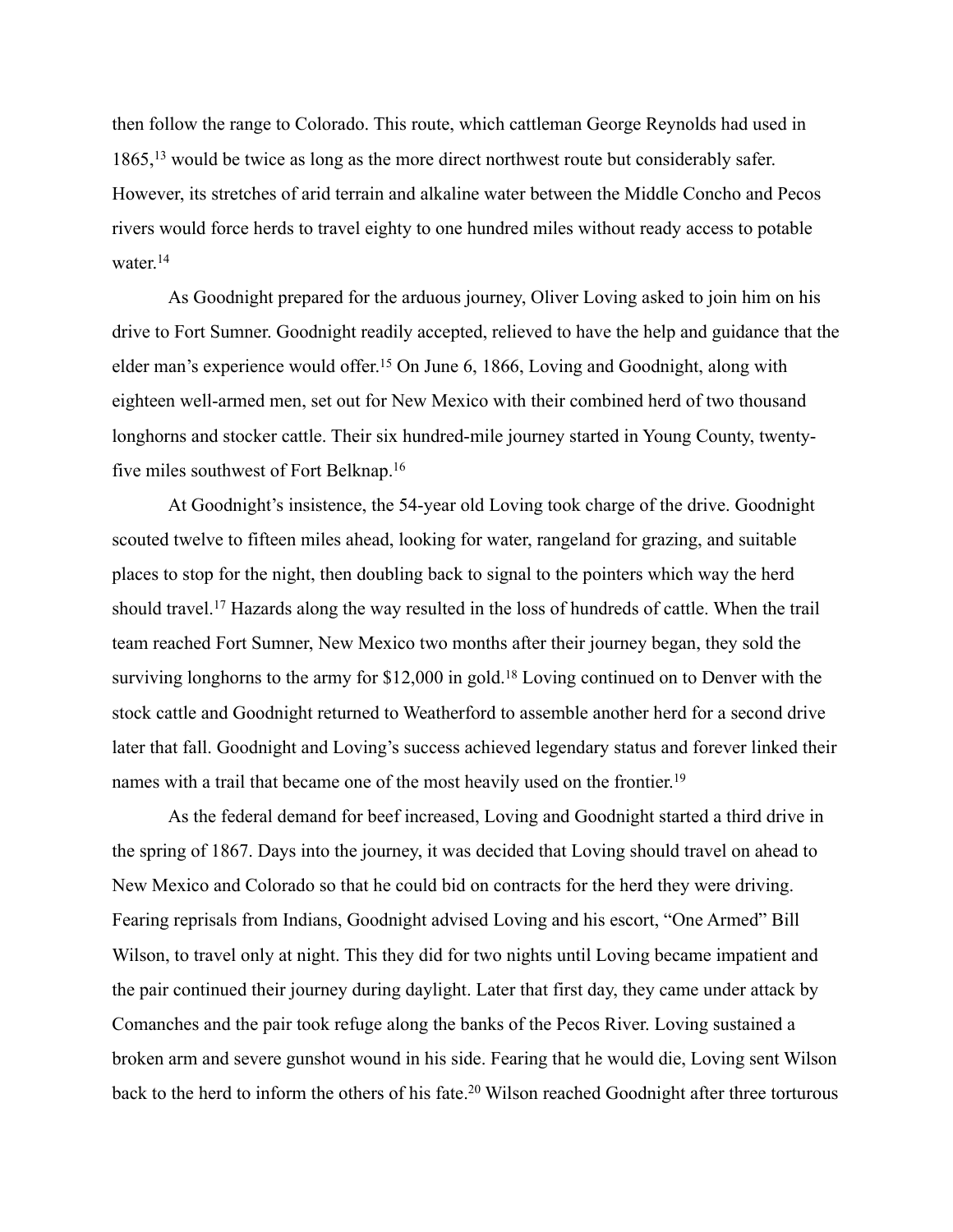days of travel. With a party of fourteen men, Goodnight set out for the place were Wilson had left Loving but when he arrived, Loving was not there. Goodnight assumed the Comanches had killed him. However, the day after Wilson had left him, Loving made his own escape and five days later encountered Mexican traders whom he hired to take him to Fort Sumner. When Goodnight and Wilson learned that Loving had survived and was taken to the fort, they set out to find him. By the time they arrived, gangrene had overtaken his arm. Loving died on September 25, 1867, but not before Goodnight had promised to return his body to Weatherford.<sup>21</sup> Loving was temporarily buried at Fort Sumner and Goodnight continued on to Colorado, in part, to sell the cattle and give Loving's share of the proceeds to his family. Loving's body was later exhumed, taken to Weatherford, and buried on March 4, 1868.<sup>22</sup>

 After Loving's death, the northern portion of the trail was extended from Denver to Cheyenne, Wyoming. Further revisions shortened the distances between points. Until the expansion of the western railroads in the 1880s and the fencing of the open range, the Goodnight-Loving Trail, or portions of it, was used by cattlemen from Texas, New Mexico, and Colorado. Most of the drives originated from Fort Concho or points further south.23

# **III. SIGNIFICANCE**

Charles Goodnight's and Oliver Loving's lucrative success with driving cattle to New Mexico and Colorado inspired many cattlemen to drive herds along their namesake trail. The trail ranked third in the volume of cattle driven to market annually between 1866 and 1875. It is estimated that four million cattle were driven from Texas to Kansas during the years of the long cattle drives.<sup>24</sup> From that number, it can be inferred that more than one million cattle reached markets via the Goodnight-Loving Trail. The trail differed from those that ran to the northern railheads in that it traversed over deserts and through mountain passes. Its open ranges subjected the herds and their cowboys to the potential of raids from Comanches and Apaches whereas the northern routes passed through a terrain that was easier to navigate and afforded better access to supplies. The northern routes led to railheads whereas the Goodnight-Loving Trail delivered the animals directly to the consumer.<sup>25</sup> However, both markets contributed to the state's post-Civil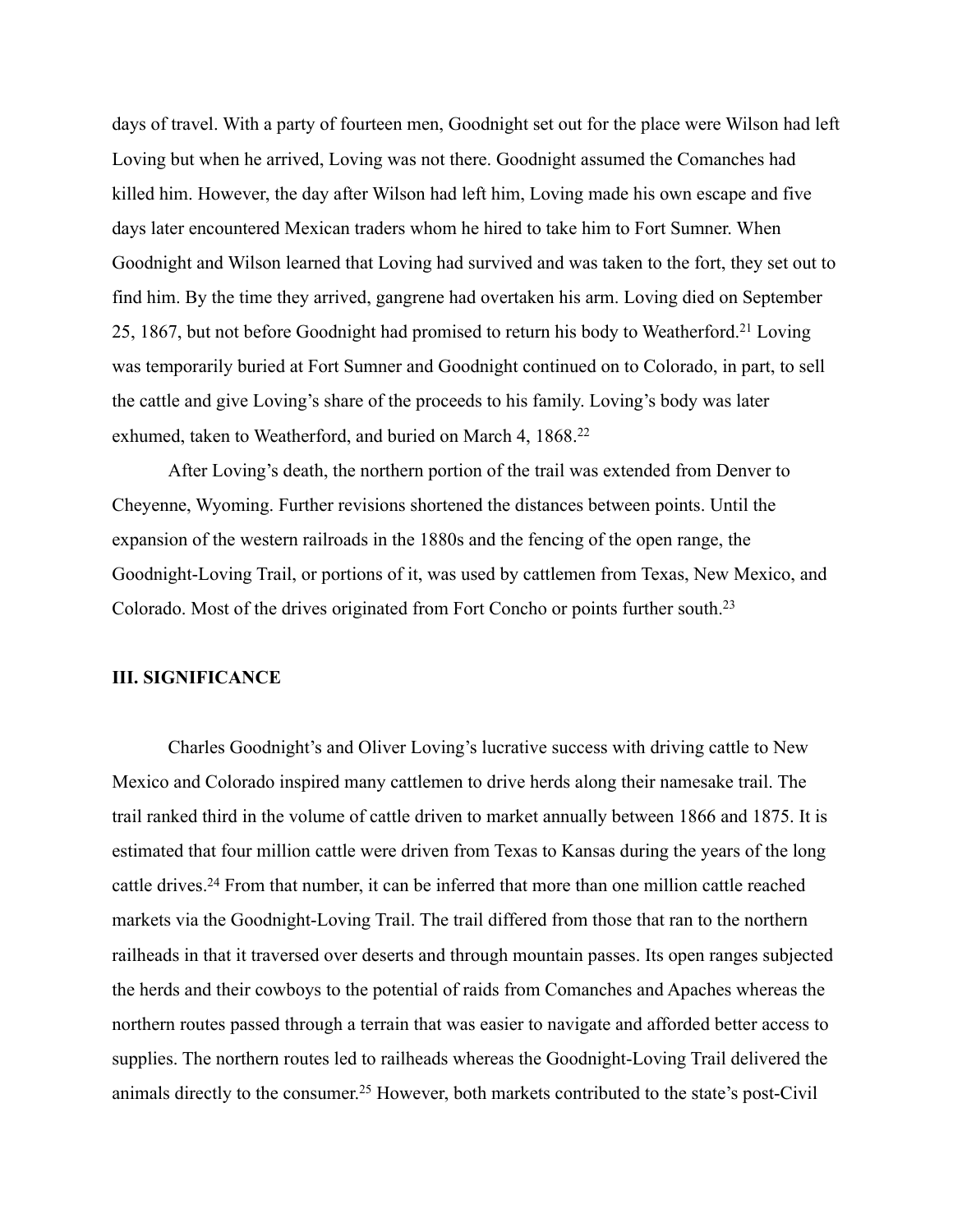War economic recovery and the dominance of the livestock industry, particularly in south and west Texas.

# **IV. DOCUMENTATION**

<sup>1</sup> Donald Frazier, "Cowboys Riding the Trails," *Heritage* (Spring 2003): 9.

 Ray Allen Billington, *Westward Expansion: A History of the American Frontier* (New York: 2 MacMillan Publishing Co., Inc., Fifth edition, 1982), p. 612.

 Robert F. Pace and Donald S. Frazier, *Frontier Texas: History of a Borderland to 1880* <sup>3</sup> (Abilene, Texas: State House Press, McMurry University, 2004), pp. 185-86.

Carl Coke Rister, *Fort Griffin on the Texas Frontier* (Norman, Oklahoma: University of 4 Oklahoma Press, 1956), p. 207. It should be noted that the article on Shackelford County in the *Handbook of Texas Online* states that the county was carved from Throckmorton County in 1874. See *Handbook of Texas Online*, Frank Beesley, "Shackelford County," accessed August 25, 2016, <http://www.tshaoline.org/handbook/online/articles/hcs08>. Similarly, Beesley's entry states that the county is comprised of 887 square miles whereas Shackelford County's website states that it has 914 square miles and also relates that the county was drawn from Bosque County in 1858. [See Shirley W. Caldwell, "About Shackelford County," accessed September 22, 2016, http://](http://shackelfordcounty.org/about-shackelford-county/) shackelfordcounty.org/about-shackelford-county/.

<sup>5</sup> A historic map of the Butterfield Overland Mail through Texas in 1858-59 has been reproduced in Glen Sample Ely's *The Texas Frontier and the Butterfield Overland Mail, 1858-1861* (Norman, Oklahoma: University of Oklahoma Press, 2016), p. 4.

 J. Evetts Haley, *Charles Goodnight: Cowman and Plainsman* (Boston: Houghton Mifflin 6 Company, 1936), p. 127-28.

 Ely, *The Texas Frontier and the Butterfield Overland Mail, 1858-1861*, pp. 136-38. It was 7 twenty-six miles from the Clear Fork of the Brazos to Smith Station.

 Sources such as Haley's *Charles Goodnight: Cowman and Plainsman*, p. 129, make references 8 to these former stations as being along the Goodnight-Loving Trail.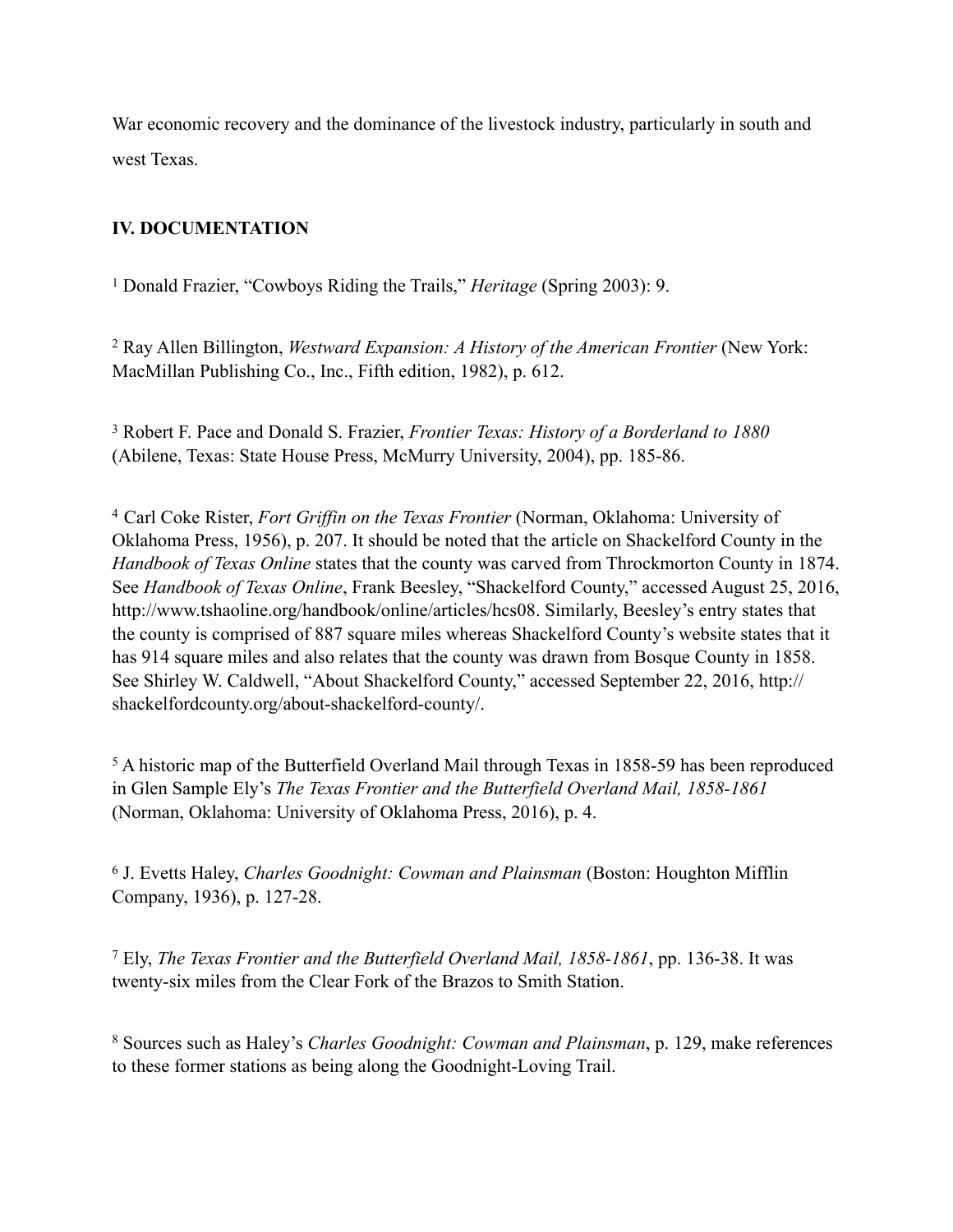<sup>9</sup> Handbook of Texas Online, Julia Cauble Smith, "Loving, Oliver," accessed September 5, 2016, [http://www.tshaonline.org/handbook/online/articles/flo38.](http://www.tshaonline.org/handbook/online/articles/flo38) In Charles Goodnight's accounting of Oliver Loving's death, he asserts that it was the elder Loving who drove the cattle to Illinois. In fact, Goodnight stated that Loving "is undoubtedly the first man who ever trailed cattle from Texas" citing the 1858 trek as Loving's first. Of course, Goodnight's recording of the events occurred more than fifty years after the fact. See Charles Goodnight, "The Killing of Oliver Loving," in *The Trail Drivers of Texas*: *Interesting Sketches of Early Cowboys and their Experiences on the Range and on the Trail during the Days that Tried Men's Souls—True Narratives Related by Real Cow-Punchers and Men who Fathered the Cattle Industry in Texas*, Volume II, compiled and edited by J. Marvin Hunter, The Old Trail Drivers Association, 1920-1923, p. 344.

<sup>10</sup> Goodnight, "The Killing of Oliver Loving," p. 344. Goodnight states that the trip to Pueblo was his second drive and that it occurred in 1859.

<sup>11</sup> Smith, "Loving, Oliver."

<sup>12</sup> Pace and Frazier, *Frontier Texas: History of a Borderland to 1880*, pp. 185-86; *Handbook of Texas Online*, H. Allen Anderson, "Goodnight, Charles," accessed September 5, 2016, http:// www.tshaonline.org/handbook/online/articles/fgo11.

 $13$  A portion of this route, also substantially derived from the Butterfield trail, was used by another cattleman a year prior to Reynolds' trek. In 1864, W. A. Peril of Harper, Gillispie County, Texas drove a herd from Fort McKavett (located in southwest Menard County) up the Concho to Horsehead Crossing. Some sources refer to this segment as the Horsehead Route. See T. U. Taylor, *The Chisholm Trail and Other Routes* (San Antonio, Texas, 1936), pp. 77-78 and W. A. Peril, "From Texas to the Oregon Line," in *The Trail Drivers of Texas*, Volume 1, 1920-1923, p. 372.

<sup>14</sup> Haley, *Charles Goodnight: Cowman and Plainsman*, pp. 126-27, and 130; Pace and Frazier, *Frontier Texas: History of a Borderland to 1880*, p. 187.

<sup>15</sup> Haley, *Charles Goodnight: Cowman and Plainsman*, p. 127; *Handbook of Texas Online*, T. C. [Richardson, "Goodnight-Loving Trail," accessed August 25, 2016, http://www.tshaonline.org/](http://www.tshaonline.org/handbook/online/articles/ayg02) handbook/online/articles/ayg02.

<sup>16</sup> Haley, *Charles Goodnight: Cowman and Plainsman*, p. 127.